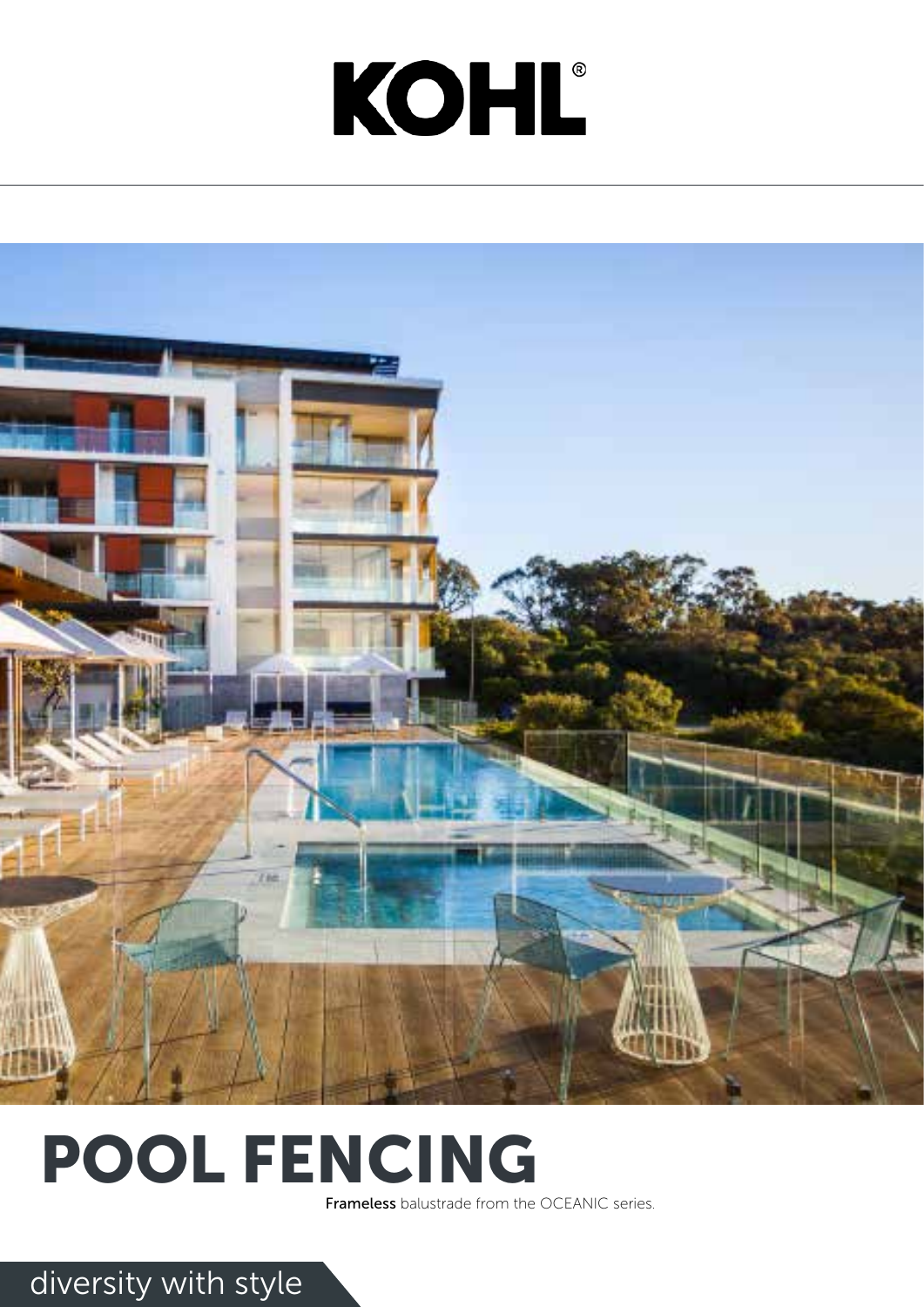#### Sleek Features

Frameless balustrade: 12mm glass, front flushline glazing, flatbar stirrups, exposed edges and concealed fixings.

#### Customise to suit your project

Top rail type and finish, spigot design, system width, height and glass type.

Kohl's Pool Fencing provides uncompromised safety without disrupting the aesthetics, offering an uninterrupted view and luxury experience.



Protect your family with this modern fully frameless glass balustrade system suitable for both residential and commercial application.

#### Exceptional Safety Rating

Cyclone rated: Engineered to Terrain 2, wind region D and Exceeds Australian Building standards and BCA requirements. Minimum 1200mm height.









#### Complete Single System

Engineered to any design requirements: Concealed fixings and compact stirrups create a subtle yet strong design.

### POOL FENCING



## KOHL